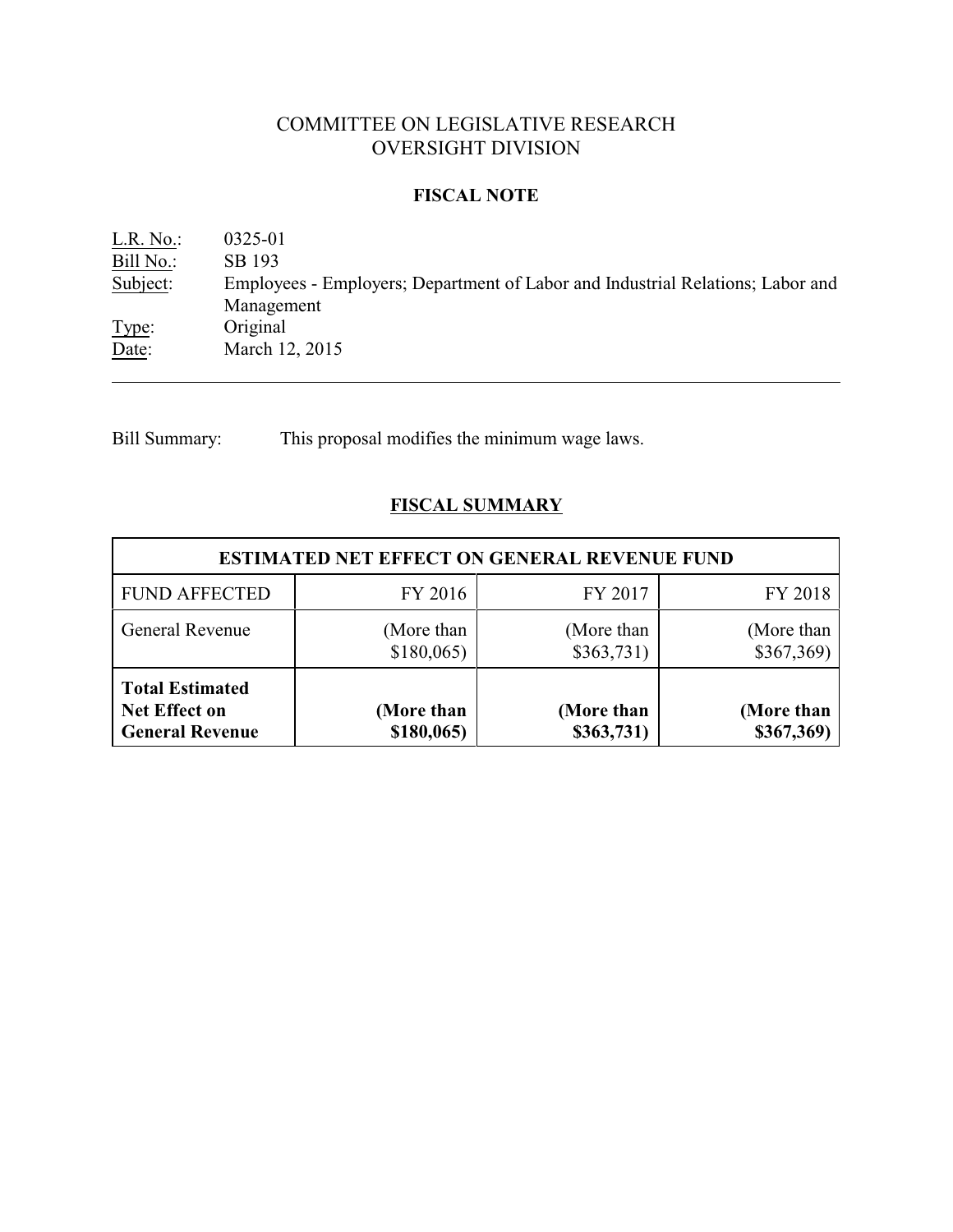L.R. No. 0325-01 Bill No. SB 193 Page 2 of 11 February 2, 2015

| <b>ESTIMATED NET EFFECT ON OTHER STATE FUNDS</b>                    |                            |                            |                            |  |
|---------------------------------------------------------------------|----------------------------|----------------------------|----------------------------|--|
| <b>FUND AFFECTED</b>                                                | FY 2016                    | FY 2017                    | FY 2018                    |  |
| Conservation                                                        | (More than                 | (More than                 | (More than                 |  |
| Commission                                                          | \$393,080)                 | \$794,022)                 | \$801,962)                 |  |
| Parks Sales Tax                                                     | (More than                 | (More than                 | (More than                 |  |
|                                                                     | \$329,255)                 | \$665,095)                 | \$671,746                  |  |
| Missouri Veterans                                                   | (More than                 | (More than                 | (More than                 |  |
| Homes                                                               | \$47,296                   | \$95,539)                  | \$96,494)                  |  |
| State Highway and                                                   | (More than                 | (More than                 | (More than                 |  |
| Transportation                                                      | \$39,799)                  | \$80,393)                  | \$81,197                   |  |
| <b>State Fair Fee</b>                                               | (More than                 | (More than                 | (More than                 |  |
|                                                                     | \$16,595                   | \$33,522)                  | \$33,857)                  |  |
| Colleges and                                                        | (More than                 | (More than                 | (More than                 |  |
| Universities                                                        | \$3,215,500                | \$6,495,310)               | \$6,560,263)               |  |
| Other                                                               | (More than                 | (More than                 | (More than                 |  |
|                                                                     | \$7,171)                   | \$14,484                   | \$14,629                   |  |
| <b>Total Estimated</b><br>Net Effect on Other<br><b>State Funds</b> | (More than<br>\$4,048,696) | (More than<br>\$8,178,365) | (More than<br>\$8,260,148) |  |

| <b>ESTIMATED NET EFFECT ON FEDERAL FUNDS</b>                               |                         |                          |                          |  |
|----------------------------------------------------------------------------|-------------------------|--------------------------|--------------------------|--|
| <b>FUND AFFECTED</b>                                                       | FY 2016                 | FY 2017                  | FY 2018                  |  |
| Various                                                                    | (More than<br>\$52,589  | (More than<br>\$106,229  | (More than<br>\$107,291) |  |
| <b>Total Estimated</b><br><b>Net Effect on All</b><br><b>Federal Funds</b> | (More than<br>\$52,589) | (More than<br>\$106,229) | (More than<br>\$107,291) |  |

Numbers within parentheses: ( ) indicate costs or losses.

This fiscal note contains 11 pages.

KC:LR:OD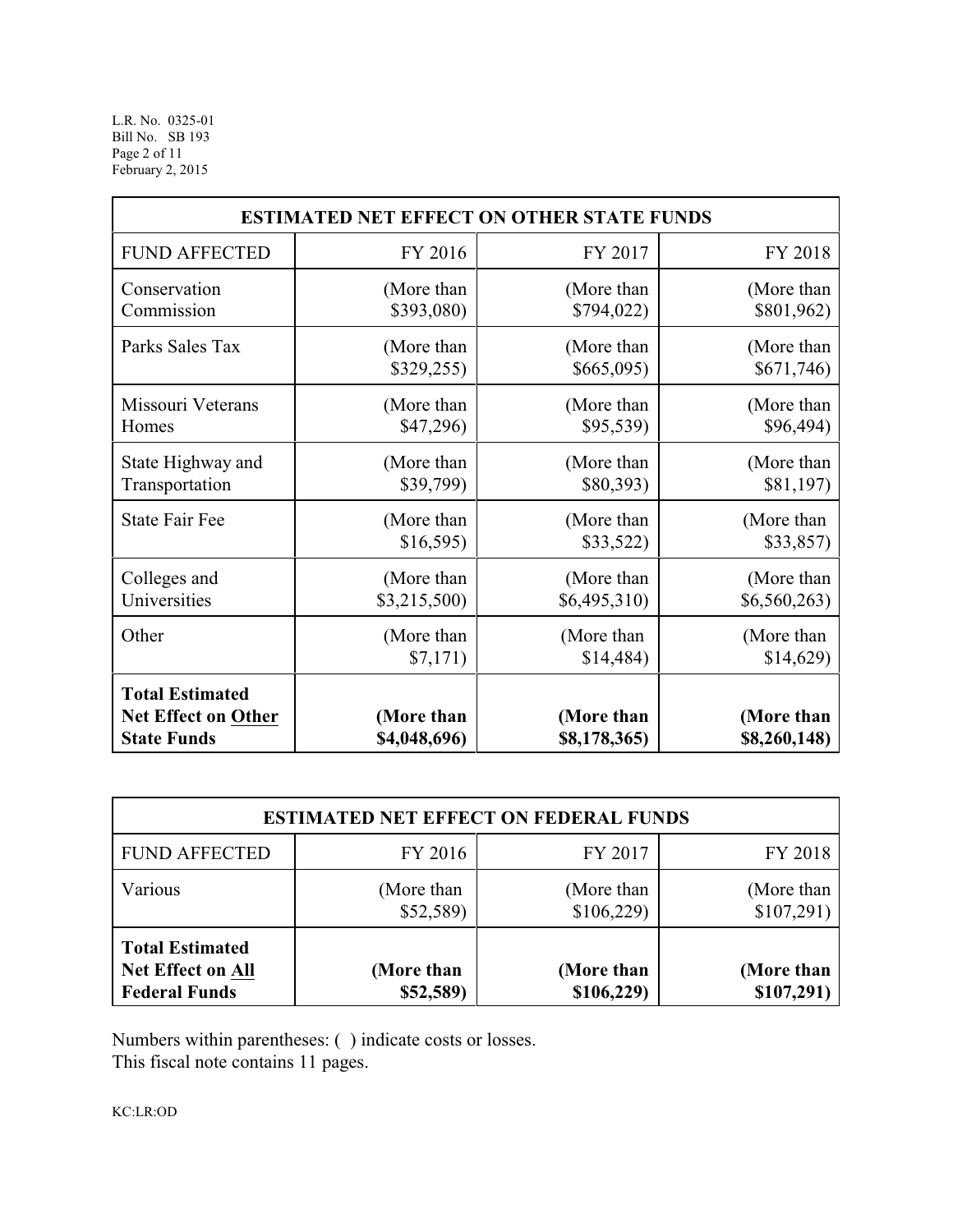L.R. No. 0325-01 Bill No. SB 193 Page 3 of 11 February 2, 2015

| <b>ESTIMATED NET EFFECT ON FULL TIME EQUIVALENT (FTE)</b>    |         |         |         |  |  |
|--------------------------------------------------------------|---------|---------|---------|--|--|
| <b>FUND AFFECTED</b>                                         | FY 2016 | FY 2017 | FY 2018 |  |  |
|                                                              |         |         |         |  |  |
|                                                              |         |         |         |  |  |
| <b>Total Estimated</b><br><b>Net Effect on</b><br><b>FTE</b> | 0       |         |         |  |  |

 $\boxtimes$  Estimated Net Effect (expenditures or reduced revenues) expected to exceed \$100,000 in any of the three fiscal years after implementation of the act.

| <b>ESTIMATED NET EFFECT ON LOCAL FUNDS</b>            |                          |                          |                          |  |  |  |
|-------------------------------------------------------|--------------------------|--------------------------|--------------------------|--|--|--|
| FY 2016<br>FY 2017<br><b>FUND AFFECTED</b><br>FY 2018 |                          |                          |                          |  |  |  |
| <b>Local Government</b>                               | (More than<br>\$351,418) | (More than<br>\$709,863) | (More than<br>\$716,962) |  |  |  |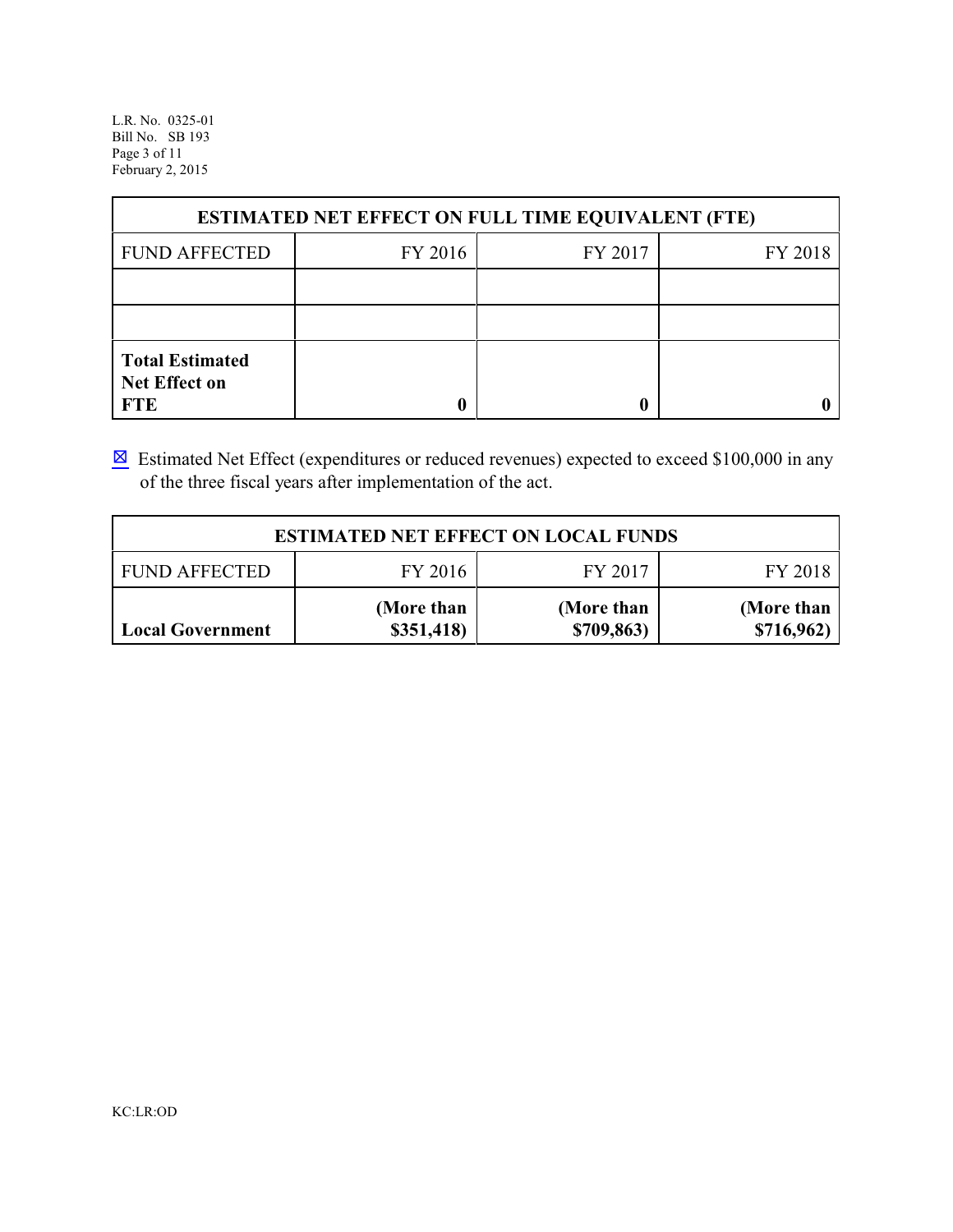L.R. No. 0325-01 Bill No. SB 193 Page 4 of 11 February 2, 2015

## **FISCAL ANALYSIS**

#### ASSUMPTION

Officials from the **Department of Labor and Industrial Relations**, **Joint Committee on Administrative Rules**, **Department of Transportation**, **Office of Administration** - **Budget and Planning** and the **Office of the Secretary of State** each assume the proposal will have no fiscal impact on their respective organizations.

Officials from the **Missouri Department of Conservation** state the fiscal impact on their organization is unknown but is likely to be a cost of more than \$100,000.

Officials from the **Office of Administration - Division of Accounting (OA)** assume this proposal would result in higher labor and benefit costs for all state agencies, and for small businesses.

OA officials provided a calculation of the cost to the State for increasing the wages of all current state employees making less than \$10.00 per hour (1,360 employees) to the proposed increase of \$10.00 per hour. OA assumes the proposal would become effective in the spring of FY 2016, and indicated a cost for additional wages of \$701,194. The OA response also indicated the total annual cost including additional wages and benefits at 52.005% would be (\$701,194 x 1.52005)  $=$  \$1,065,850. OA officials stated that amount was based on the assumption that all of the employees would be eligible for full state benefits for a full calendar year. This cost is broken down between General Revenue, Federal and Other state funds.

OA officials provided additional information at Oversight's request, indicating their estimate of the fiscal impact for this proposal was based on amounts accumulated from payroll records. OA officials also told us most of the employees reported were part-time and temporary employees who are not typically eligible for most state employee benefits, although some employees reported may be permanent full-time and some may be eligible for full state employee benefits.

Finally, OA officials told us their cost estimate for the state did not include colleges and universities.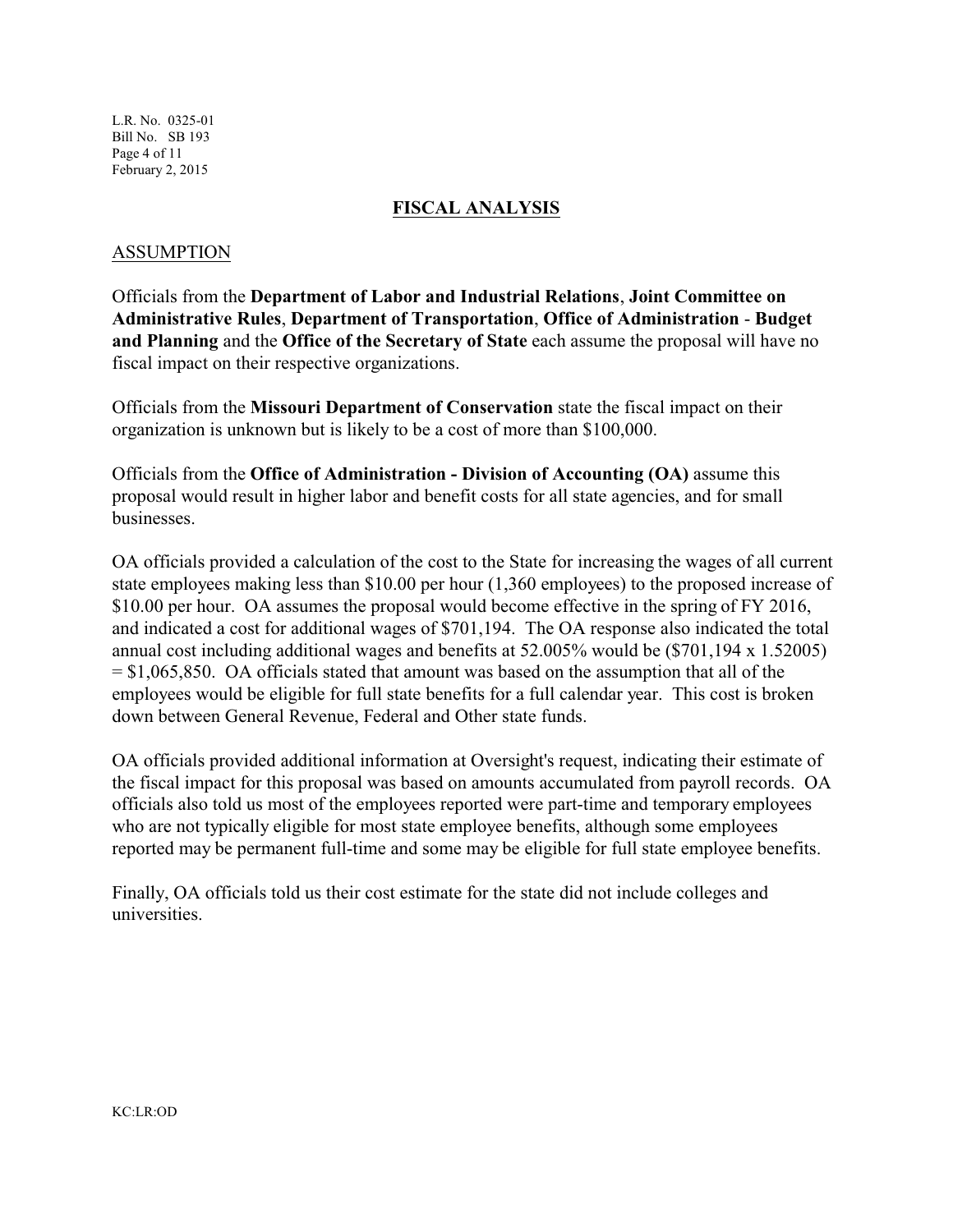L.R. No. 0325-01 Bill No. SB 193 Page 5 of 11 February 2, 2015

## ASSUMPTION (continued)

**Oversight** assumes the proposal could become effective January 1, 2016. For fiscal note purposes, Oversight will include a cost of more than six months (50% of full year cost) for FY 2016 and more than a full year cost including inflation for FY 2017 and FY 2018. Oversight will show cost for General Revenue, the 5 most affected State Funds (Conservation Commission, Park Sales Tax, Missouri Veterans Homes, State Highway and Transportation and State Fair Fee), Other State Funds which includes the Health Initiative Fund, the Mental Health Earnings Fund, the Veterans Commission Trust Fund, the State Road Fund, the Historic Preservation Revolving Fund, State Facilities Management and Operation Fund and the OA Revolving Administrative Fund and Federal Funds.

| Fund                             | Six Month Cost<br>For Wages and<br>Payroll Tax | Annual Cost for<br><b>Wages and Payroll</b><br>Tax |
|----------------------------------|------------------------------------------------|----------------------------------------------------|
| <b>General Revenue</b>           | \$180,065                                      | \$360,130                                          |
| <b>Conservation Commission</b>   | \$393,080                                      | \$786,160                                          |
| Parks Sales Tax                  | \$329,255                                      | \$658,510                                          |
| Missouri Veterans Homes          | \$47,296                                       | \$94,593                                           |
| State Highway and Transportation | \$39,799                                       | \$79,597                                           |
| <b>State Fair Fee</b>            | \$16,595                                       | \$33,190                                           |
| Other state                      | \$7,171                                        | \$14,341                                           |
| Federal                          | \$52,589                                       | \$105,177                                          |

In response to a similar version from 2014 (SB 531), officials from **Lincoln University** assumed this proposal would mean an approximate \$216,000 increase in wages paid to students per year.

In response to a similar version from 2014 (SB 531), officials from **Missouri Southern State University** stated that establishing a minimum wage floor of \$10.00 per hour would increase payroll costs at Missouri Southern State University by a minimum of \$35,000. Student help and Federal Work Study student workers would be impacted.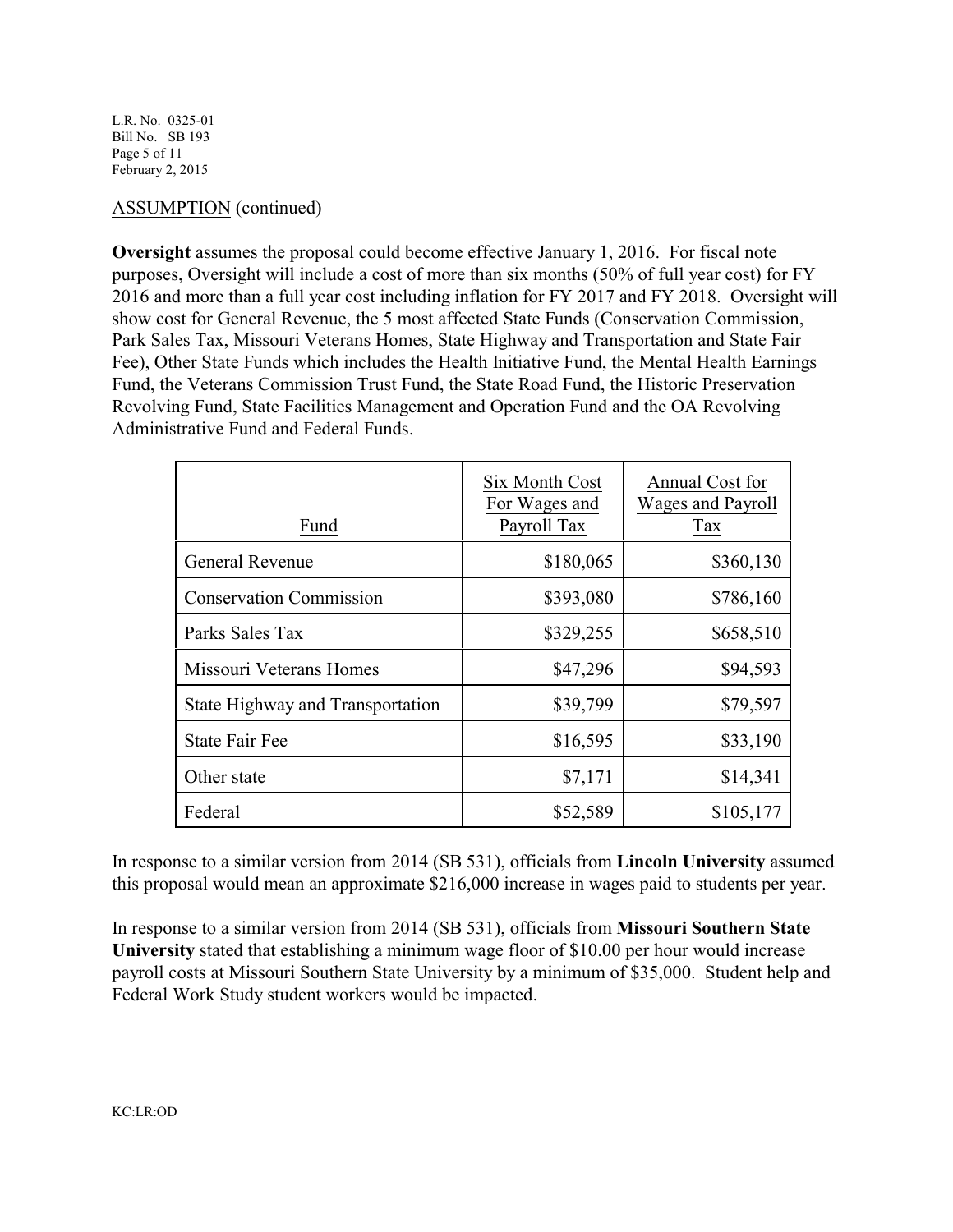L.R. No. 0325-01 Bill No. SB 193 Page 6 of 11 February 2, 2015

## ASSUMPTION (continued)

In response to a similar version from 2014 (SB 531), officials from **Missouri State University** assume this proposal would result in increased costs to their organization but did not provide an estimate of the additional cost.

In response to a similar version from 2014 (SB 531), officials from **Missouri Western State University** assumed this proposal may have some impact due to the proposed minimum wage increase. The majority of fiscal impact would fall on the student group where most new hires start at the current minimum wage of \$7.35 (soon to be \$7.50).

In response to a similar version from 2014 (SB 531), officials from the **University of Central Missouri** estimated \$1.55 million annually in increased costs if this proposal was implemented.

University officials stated this proposal would affect full-time employees as well as student workers across the campus. Full-time wages and benefits would be impacted by \$180,000.

Student wages would be affected by \$1.47 million. This change would also affect students receiving Federal Financial Aid and the departments they work in. This change would mean that students receiving Financial Aid would receive their financial aid allotment in fewer hours worked resulting in as much as 25% fewer hours worked. Although not all hours are critical to the success of each department, a shortfall would cause certain departments to have to pay for additional work hours to meet their needs.

Finally, there would be indirect costs and consequences. This change would cause immediate staff salary compression issues by moving lower than \$10 per hour employees up against those already earning just over \$10 per hour. This would impact the overall university salary structure causing a ripple effect of salary and equity adjustments, especially those in the \$10-\$15 range. This would not be immediate but would occur over a period of time resulting in costs well above the initial fiscal impact quoted.

In response to a similar version from 2014 (SB 531), officials from the **University of Missouri** anticipated the cost of this proposal to their organization would be between \$6 million and \$12 million annually.

**Oversight** notes that in summary, responding colleges and universities assume a cost of  $$6,431,000$  (\$216,000 + \$35,000 + \$180,000 + \$6,000,000) to provide for the implementation of the changes in this proposal.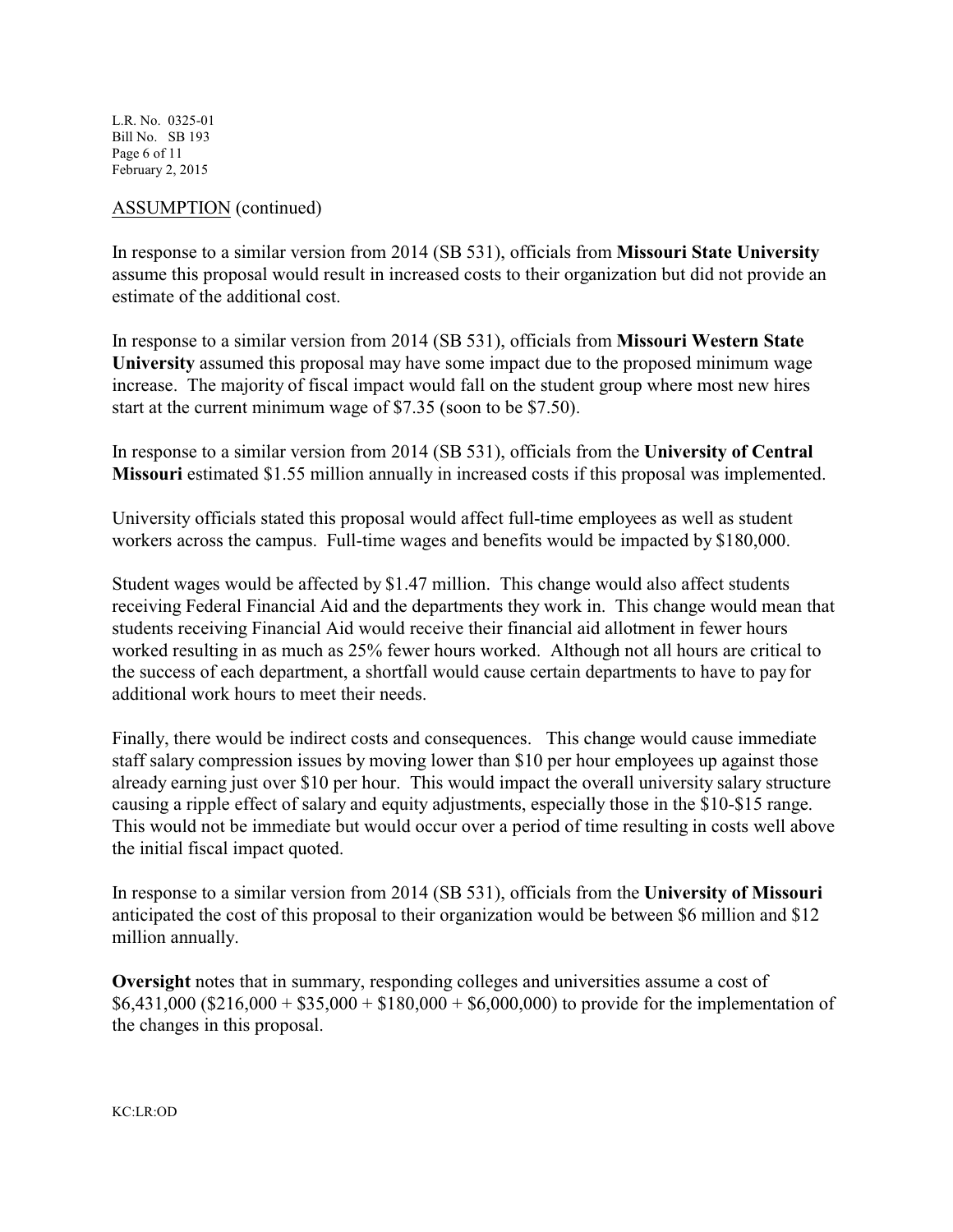L.R. No. 0325-01 Bill No. SB 193 Page 7 of 11 February 2, 2015

#### ASSUMPTION (continued)

In response to a similar version from 2014 (SB 531), officials from the **Metropolitan Community College** assumed this proposal would cost their organization approximately \$270,000 in the first full year it is effective.

In response to a similar version from 2014 (SB 531), officials from **St. Charles Community College** assumed this proposal would increase the cost to their organization for wages and benefits by \$60,000 annually.

**Oversight** received responses from several colleges and universities indicating significant additional cost, but not all colleges and universities were able to respond and provide a detailed cost estimate. Oversight assumes all colleges and universities would have a fiscal impact from this proposal and therefore will indicate a cost of more than \$3,215,500 (50% of full year cost) for FY 2016 and more than a full year cost including inflation for FY 2017 and FY 2018 for the additional cost to colleges and universities.

In response to a similar version from 2014 (SB 531), officials from the **City of Columbia** noted the statewide minimum wage would be increased to \$7.50 per hour based on existing provisions, and estimated that increasing the rate from \$7.50 to \$10.00 would increase costs to their organization by \$140,000 or more.

In response to a similar version from 2014 (SB 531), officials from the **City of Kansas City** stated there would be an increased cost to the City, but it would be minimal within the City's current salary costs. Currently, the only City employees who are paid below the proposed minimum wage are approximately 100 seasonal interns, and fewer than 25 part time and temporary employees. The cost to the City would therefore likely be well less than \$200,000.

In response to a similar version from 2014 (SB 531), officials from the **City of Sullivan** assumed the proposed minimum wage increase would increase their cost for temporary seasonal employees, ball field concession workers, and lifeguards in a combined amount \$22,835. This is a budgetary increase of over a 22%.

In response to a similar version from 2014 (SB 531), officials from **Francis Howell School District** assumed the cost to their organization for the first year of implementation fo this proposal would be \$10,000.

In response to a similar version from 2014 (SB 531), officials from the **Jackson County Election Board** assumed this proposal would have no impact on their organization as they are currently paying that amount as their starting wage.

KC:LR:OD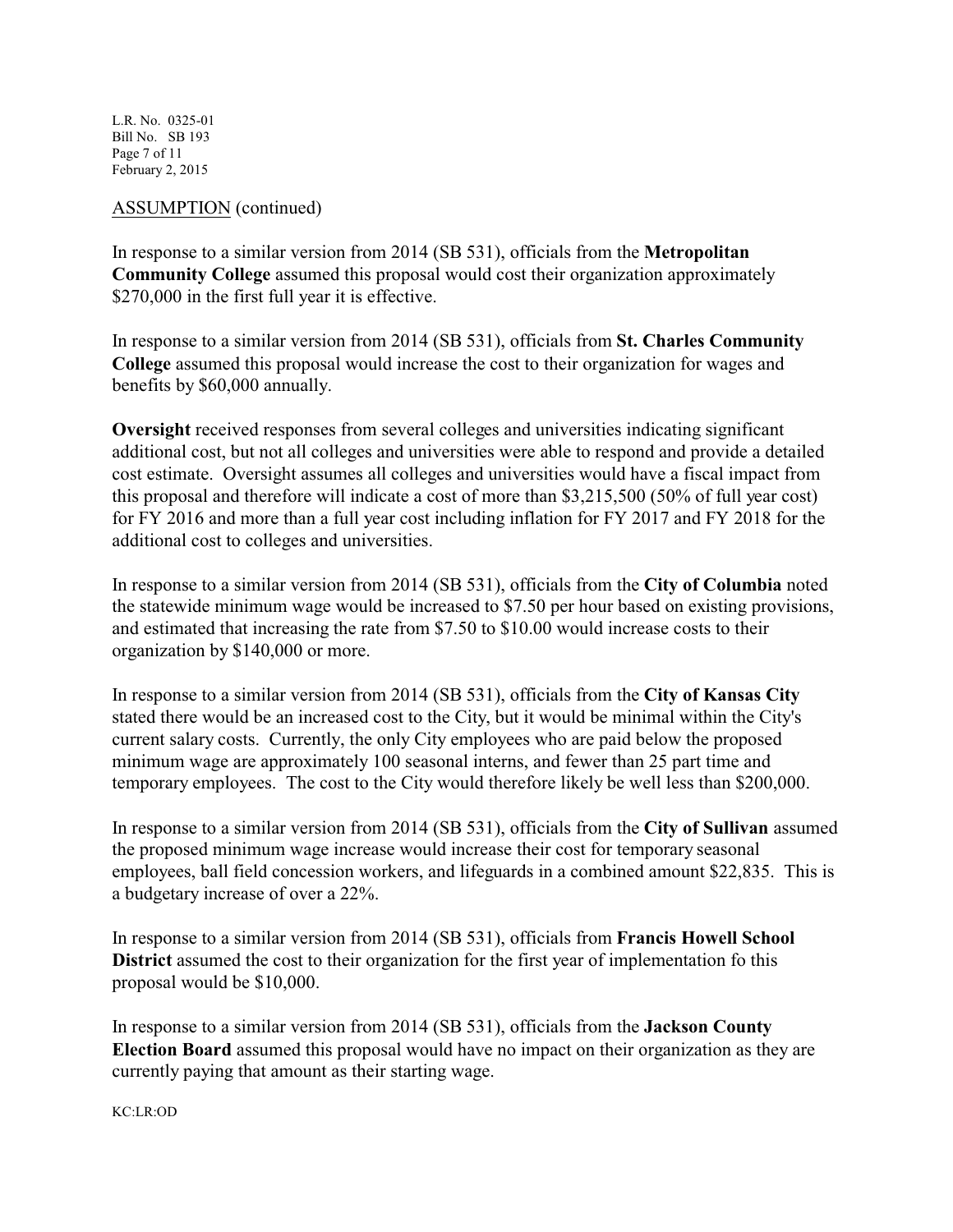L.R. No. 0325-01 Bill No. SB 193 Page 8 of 11 February 2, 2015

#### ASSUMPTION (continued)

In response to a similar version from 2014 (SB 531), officials from the **St. Louis County Director of Elections** assumed the proposal would exclude Election Day Poll Workers and stated there would be a negligible increase in pay for temporary office workers that assist the office during an election cycle.

**Oversight** notes that in summary, responding local governments assume a cost of \$702,835  $($270,000 + $60,000 + $140,000 + $200,000 + $22,835 + $10,000)$  to provide for the implementation of the changes in this proposal.

**Oversight** assumes most local governments would incur additional costs to implement this proposal; however, only a limited number of local governments provided information for this fiscal note. Accordingly, Oversight will indicate costs of more than \$351,418 (50% of full year cost) for FY 2016 and more than a full year cost including inflation for FY 2017 and FY 2018 for additional cost to local governments

| FISCAL IMPACT - State Government<br><b>GENERAL REVENUE FUND</b>                     | FY 2016<br>$(10 \text{ Mo.})$   | FY 2017                  | FY 2018                         |
|-------------------------------------------------------------------------------------|---------------------------------|--------------------------|---------------------------------|
| Cost - State agencies                                                               | (More than                      | (More than               | (More than                      |
| Additional wages and benefits                                                       | \$180,065                       | \$363,731)               | \$367,369)                      |
| <b>ESTIMATED NET EFFECT TO THE</b><br><b>GENERAL REVENUE FUND</b>                   | (More than<br><u>\$180,065)</u> | (More than<br>\$363,731) | (More than<br>\$367,369)        |
| <b>CONSERVATION COMMISSION</b><br><b>FUND</b>                                       |                                 |                          |                                 |
| Cost - Department of Conservation<br>Additional wages and benefits                  | (More than<br>\$393,080)        | (More than<br>\$794,022) | (More than<br>\$801,962)        |
| <b>ESTIMATED NET EFFECT TO THE</b><br><b>CONSERVATION COMMISSION</b><br><b>FUND</b> | (More than<br><u>\$393,080)</u> | (More than<br>\$794,022) | (More than<br><u>\$801,962)</u> |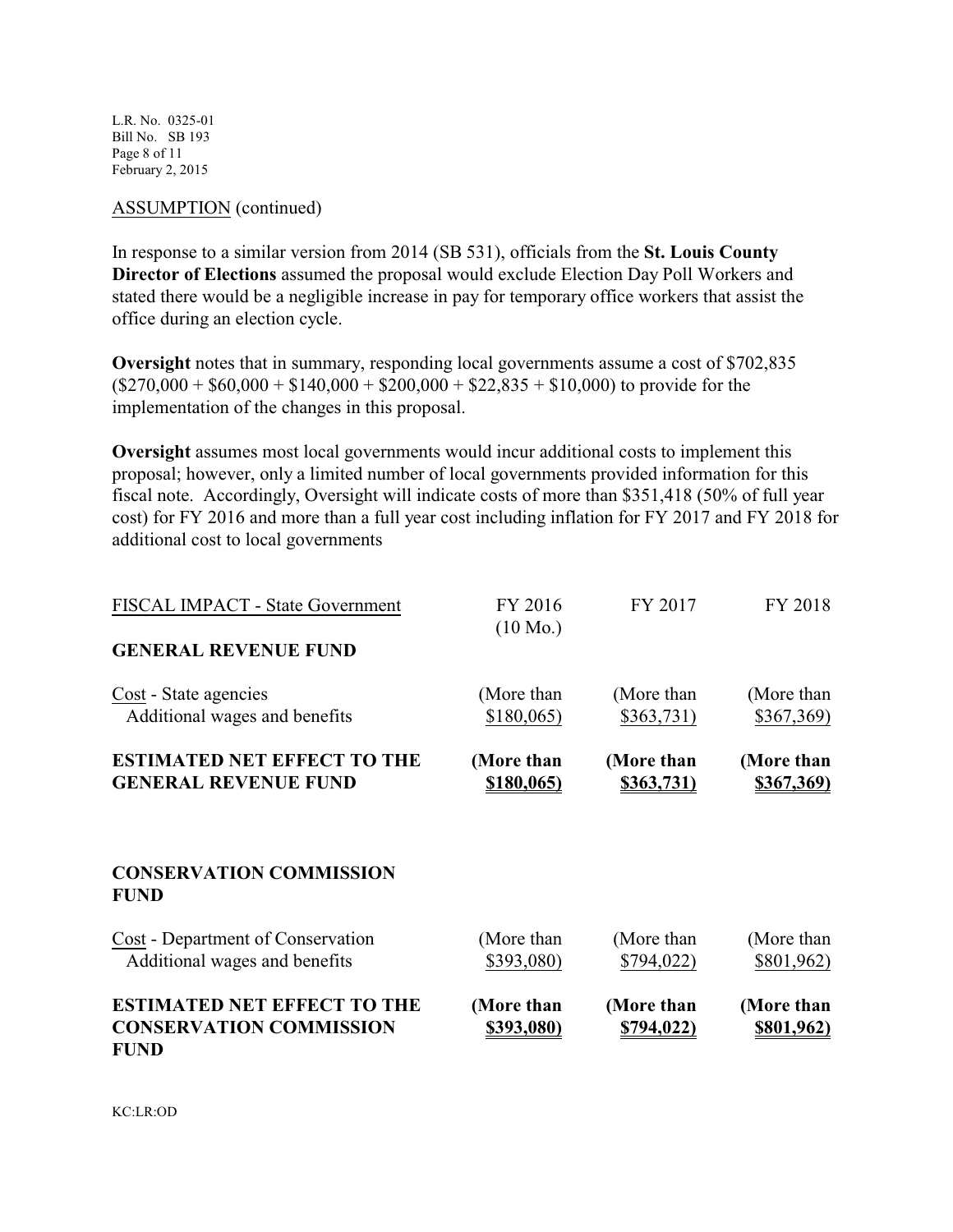L.R. No. 0325-01 Bill No. SB 193 Page 9 of 11 February 2, 2015

| FISCAL IMPACT - State Government<br>(continued)                                              | FY 2016<br>(10 M <sub>0</sub> ) | FY 2017                        | FY 2018                        |
|----------------------------------------------------------------------------------------------|---------------------------------|--------------------------------|--------------------------------|
| <b>PARKS SALES TAX</b>                                                                       |                                 |                                |                                |
| <b>Cost</b> - Department of Natural Resources                                                | (More than                      | (More than                     | (More than                     |
| Additional wages and benefits                                                                | \$329,255)                      | \$665,095)                     | \$671,746)                     |
| <b>ESTIMATED NET EFFECT TO THE</b>                                                           | (More than                      | (More than                     | (More than                     |
| <b>PARK SALES TAX</b>                                                                        | <u>\$329,255)</u>               | \$665,095)                     | \$671,746)                     |
| <b>MISSOURI VETERANS HOMES</b>                                                               |                                 |                                |                                |
| Cost - Department of Public Safety                                                           | (More than                      | (More than                     | (More than                     |
| Additional wages and benefits                                                                | \$47,296)                       | \$95,539                       | \$96,494)                      |
| <b>ESTIMATED NET EFFECT TO THE</b>                                                           | (More than                      | (More than                     | (More than                     |
| <b>MISSOURI VETERANS HOMES</b>                                                               | \$47,296)                       | <u>\$95,539)</u>               | \$96,494)                      |
| <b>STATE HIGHWAY AND</b><br><b>TRANSPORTATION FUND</b>                                       |                                 |                                |                                |
| <b>Cost</b> - Department of Transportation                                                   | (More than                      | (More than                     | (More than                     |
| Additional wages and benefits                                                                | \$39,799)                       | \$80,393)                      | <u>\$81,197)</u>               |
| <b>ESTIMATED NET EFFECT TO THE</b><br><b>STATE HIGHWAY AND</b><br><b>TRANSPORTATION FUND</b> | (More than<br><u>\$39,799)</u>  | (More than<br><u>\$80,393)</u> | (More than<br><u>\$81,197)</u> |
| <b>STATE FAIR FEE</b>                                                                        |                                 |                                |                                |
| Cost - Department of Agriculture                                                             | (More than                      | (More than                     | (More than                     |
| Additional wages and benefits                                                                | \$16,595)                       | \$33,522)                      | \$33,857)                      |
| <b>ESTIMATED NET EFFECT ON THE</b>                                                           | (More than                      | (More than                     | (More than                     |
| <b>STATE FAIR FEE</b>                                                                        | <u>\$16,595)</u>                | \$33,522)                      | <u>\$33,857)</u>               |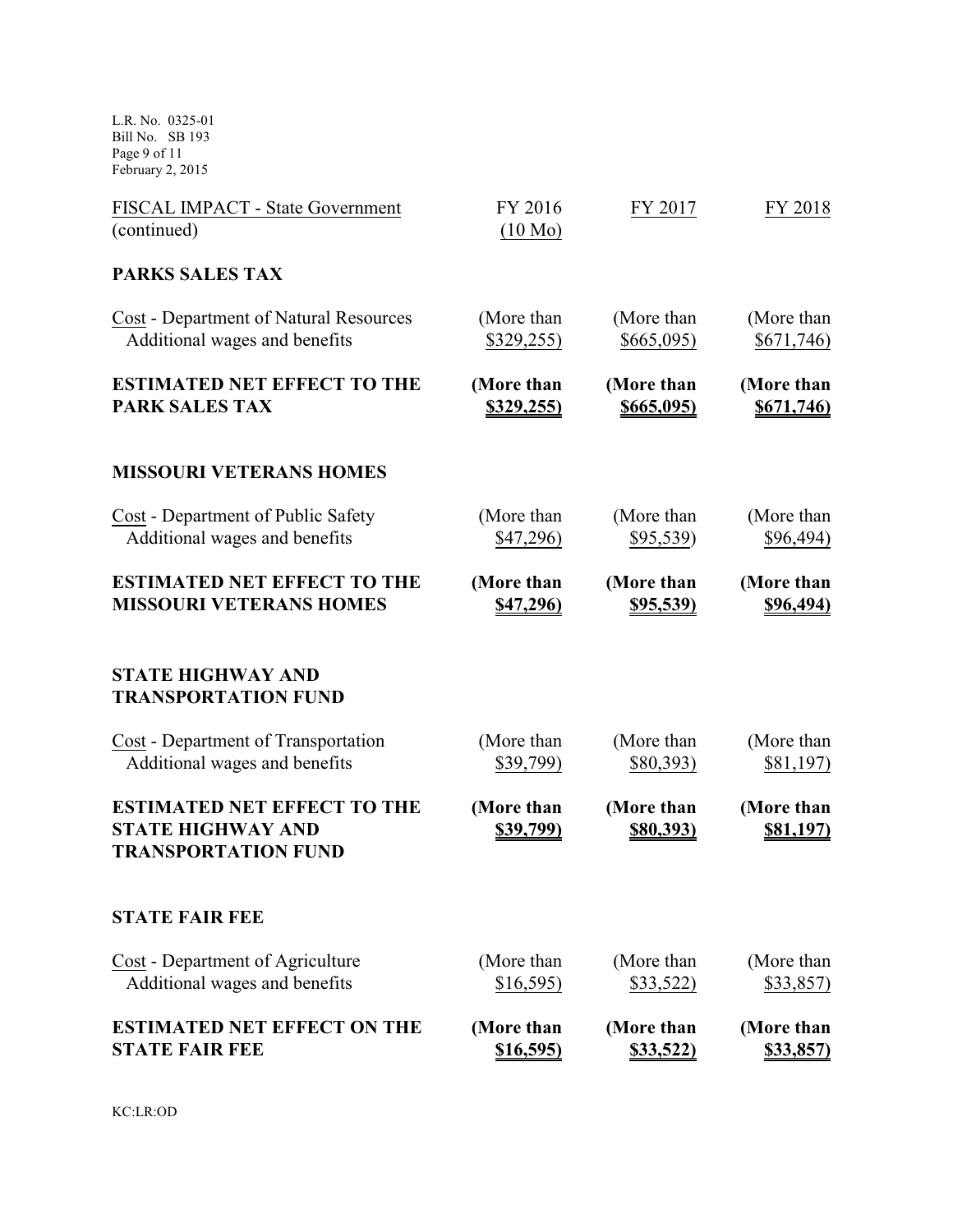L.R. No. 0325-01 Bill No. SB 193 Page 10 of 11 February 2, 2015

| <b>ESTIMATED NET EFFECT ON</b>                                                           | (More than                      | (More than              | (More than               |
|------------------------------------------------------------------------------------------|---------------------------------|-------------------------|--------------------------|
| <b>LOCAL GOVERNMENTS</b>                                                                 | <u>\$351,418)</u>               | <u>\$709,863)</u>       | <u>\$716,962)</u>        |
| Cost - Local governments                                                                 | (More than                      | (More than              | (More than               |
| Additional wages and benefits                                                            | \$351,418                       | \$709,863)              | \$716,962)               |
| FISCAL IMPACT - Local Government<br><b>LOCAL GOVERNMENTS</b>                             | FY 2016<br>$(10 \text{ Mo.})$   | FY 2017                 | FY 2018                  |
| <b>OTHER FEDERAL FUNDS</b>                                                               | (More than                      | (More than              | (More than               |
|                                                                                          | <u>\$52,589)</u>                | <u>\$106,229)</u>       | <u>\$107,291)</u>        |
| Cost - State agencies<br>Additional wages and benefits<br><b>ESTIMATED NET EFFECT ON</b> | (More than<br>\$52,589)         | (More than<br>\$106,229 | (More than<br>\$107,291) |
| <b>OTHER FEDERAL FUNDS</b>                                                               |                                 |                         |                          |
| <b>ESTIMATED NET EFFECT TO</b>                                                           | (More than                      | (More than              | (More than               |
| <b>OTHER STATE FUNDS</b>                                                                 | <u>\$7,171)</u>                 | <u>\$14,484)</u>        | <u>\$14,629)</u>         |
| Cost - State agencies                                                                    | (More than                      | (More than              | (More than               |
| Additional wages and benefits                                                            | \$7,171)                        | \$14,484)               | \$14,629                 |
| <b>OTHER STATE FUNDS</b>                                                                 |                                 |                         |                          |
| <b>ESTIMATED NET EFFECT TO</b>                                                           | (More than                      | (More than              | (More than               |
| <b>COLLEGES AND UNIVERSITIES</b>                                                         | <b>\$3,215,500)</b>             | <u>\$6,495,310)</u>     | \$6,560,263)             |
| Cost - Colleges and universities                                                         | (More than                      | (More than              | (More than               |
| Additional wages and benefits                                                            | \$3,215,500                     | \$6,495,310             | \$6,560,263)             |
| <b>COLLEGES AND UNIVERSITIES</b>                                                         |                                 |                         |                          |
| FISCAL IMPACT - State Government<br>(continued)                                          | FY 2016<br>(10 M <sub>0</sub> ) | FY 2017                 | FY 2018                  |